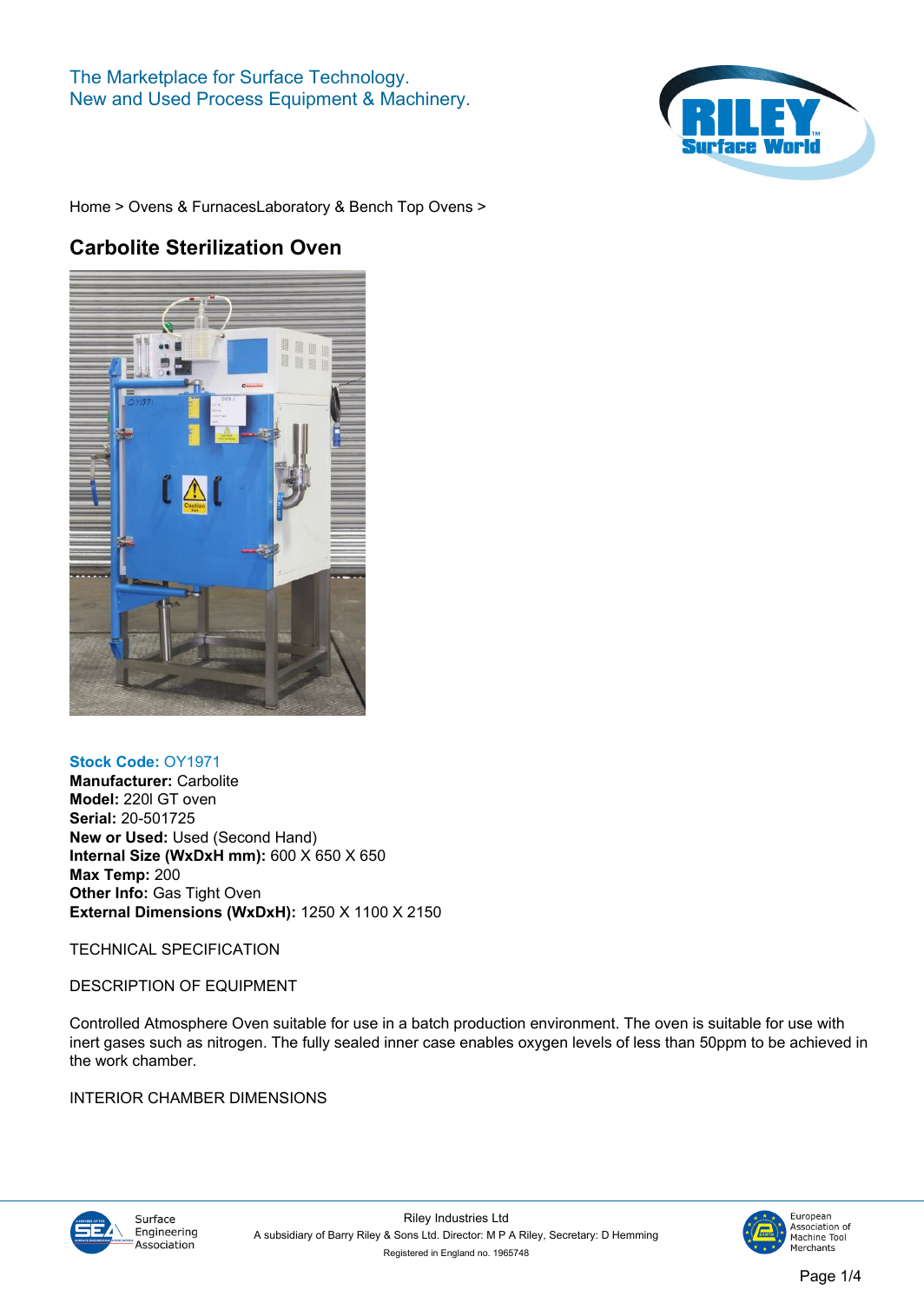

**[Home](https://www.rileysurfaceworld.co.uk) > [Ovens & Furnaces](https://www.rileysurfaceworld.co.uk/ovens.asp)[Laboratory & Bench Top Ovens](https://www.rileysurfaceworld.co.uk/ovens-laboratory.asp) >**

## **Carbolite Sterilization Oven**

**610mm high x 610mm wide x 610mm deep**

**NORMAL WORKING TEMPERATURE RANGE**

**50°C to 200°C**

**MAXIMUM OPERATING TEMPERATURE**

**200°C**

**TEMPERATURE STABILITY**

**Better than ±1°C under steady state conditions.**

**TEMPERATURE UNIFORMITY**

**Better than ±5°C over the full working range. Better than ±2°C up to 130°C.**

**TEMPERATURE SENSOR**

**Type "K" Mineral Insulated Thermocouples.**

**A separate 15mm OD pipe with a gas tight end seal is provided to enable survey thermocouples to enter the chamber.**

## **TEMPERATURE CONTROL**

**Eurotherm 2404 digital solid state Time/Temperature programme controller with 0-10 volt analogue retransmission of the measured value. The signal is brought out to a multiway connector on the rear of the control cabinet.**

## **POWER CONTROL**

**Thyristor based solid state relay working in the fast cycle zero voltage-switching mode.**

## **OVERTEMPERATURE PROTECTION**

**Eurotherm 2116 on/off controller and separate safety contactor. This controller will shut down the heating elements in an over temperature condition but the main fan and nitrogen gas flow will continue.**

## **AIR CIRCULATION**

**Forced air circulation by top mounted fan and air guide system. A nitrogen gas purge around the fan shaft helps to reduce contamination around the motor seal. The motor is stationary during the nitrogen purge stage of the cycle and runs during the heating and cooling stages.**

## **LOCATION OF CONTROLS**



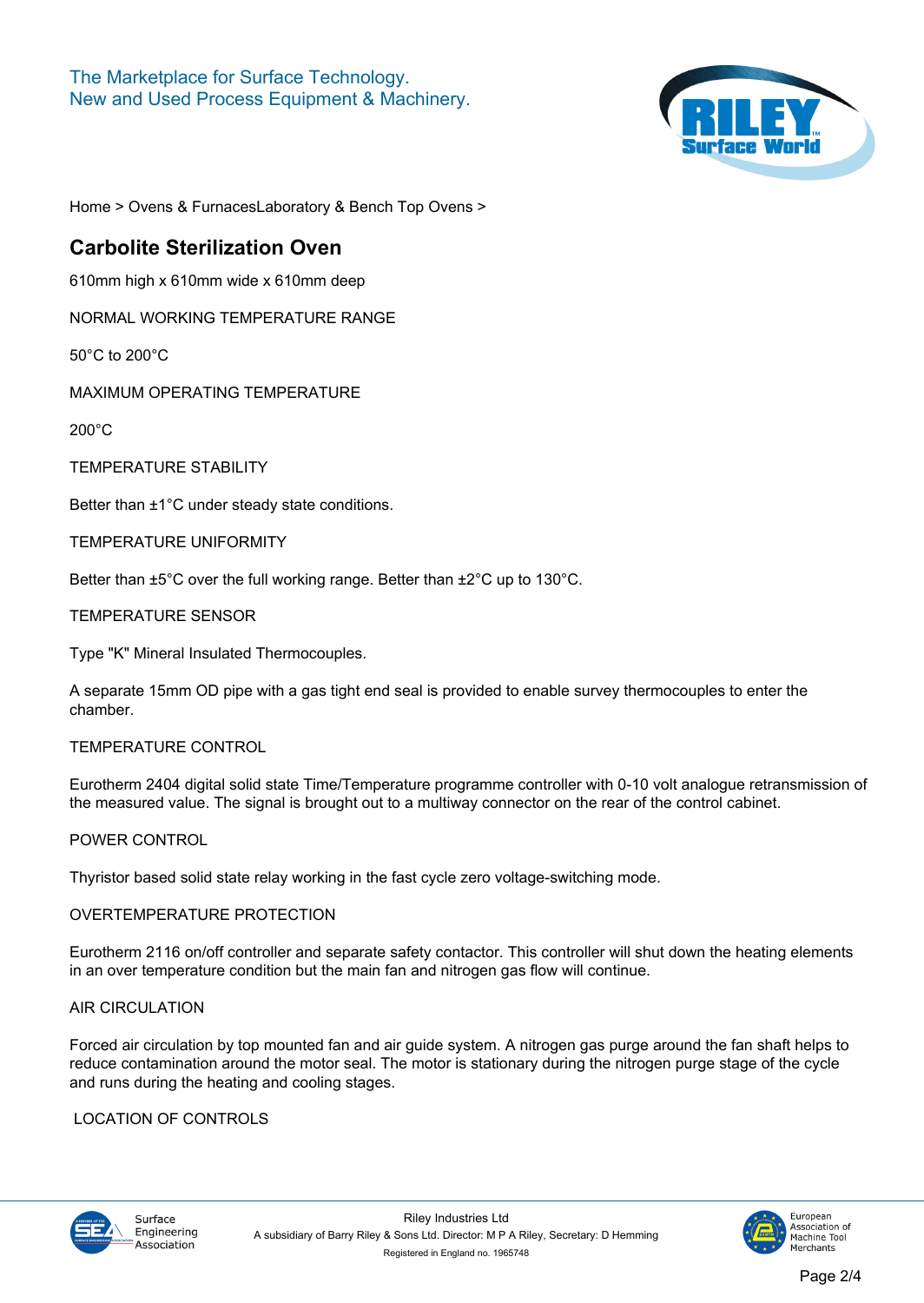

**[Home](https://www.rileysurfaceworld.co.uk) > [Ovens & Furnaces](https://www.rileysurfaceworld.co.uk/ovens.asp)[Laboratory & Bench Top Ovens](https://www.rileysurfaceworld.co.uk/ovens-laboratory.asp) >**

## **Carbolite Sterilization Oven**

**All controls including the Oxygen analyser are mounted in a control box on the top of the oven. A large indicator lamp is fitted to show that an oven cycle is running. The light is steady when the cycle is running and flashing when the cycle is complete. All the wiring within the control cabinet will be in PTFE insulated cable.**

## **INTERIOR CHAMBER MATERIALS**

**Grade 430 dull polished ferritic stainless steel fully seam welded to form a gas tight enclosure. The heaters and thermocouples are sealed into the inner chamber with compression fittings located on the outside of the main case.**

#### **EXTERIOR MATERIALS AND FINISH**

**Stainless steel rectangular hollow section tube panelled with zinc coated mild steel sheet and finished with two-pack epoxy semi gloss paint. The main body of the oven and the control panel is in Cream RAL 9001 and the door is finished in Blue RAL5015.**

## **NVP EXTRACTION**

**On either side of the oven at the front are two 50mm ports complete with stainless steel ball valves to enable the chamber to be manually purged with air prior to opening the door. A 75mm OD tube facing upwards is provided to connect to the customers extract system.**

**THERMAL INSULATION**

**High quality mineral wool blanket.**

## **CHAMBER ACCESS**

**Centrally pivoting door with two over centre toggle clamps on each side. This arrangement allows the door to fit squarely to the front of the oven and reduce the stress on the door seal close to the hinges. A door switch is fitted. The design is improved to eliminate the use of a striker plate that might interfere with the swinging operation of the door.**

## **SHELVES & RUNNERS**

**The chamber is supplied with 6 pairs of shelf runners at 100mm centres. Six nickel-plated wire grid shelves are supplied. The shelf runners are removable should the method of loading the oven be changed in the future.**

## **HEATING ELEMENTS**

**Mineral Insulated metal sheathed elements sealed with compression fittings where they pass into the chamber.**

## **POWER REQUIREMENTS**

**Total heating power is 3.0kW**